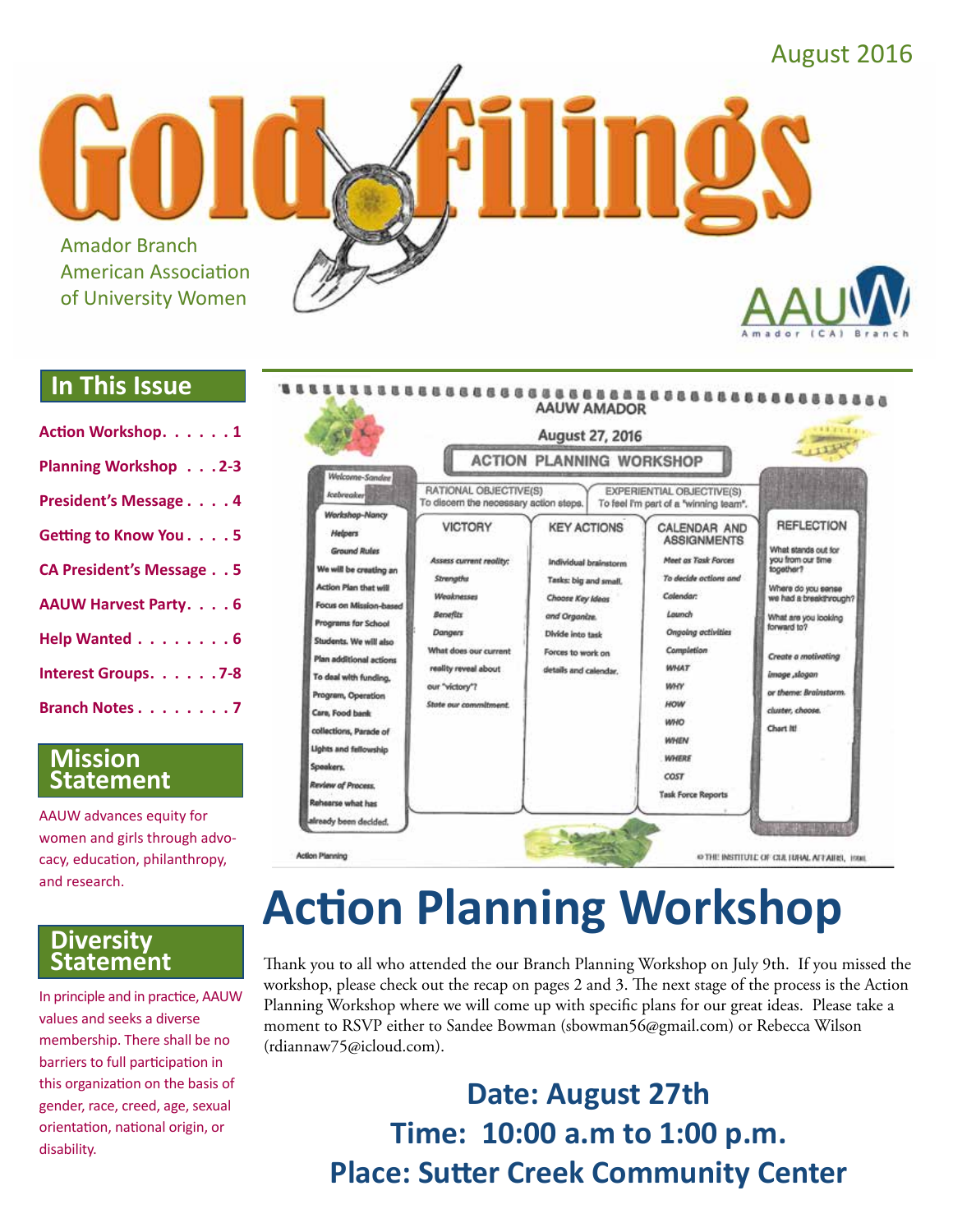# **Summary of July 9, 2016 Planning Meeting Amador Branch of AAUW Community Center, Sutter Creek, California**

#### *Recorded by Janet Kendig, 7/9/2016*

**Gold filings** 

The meeting started at about 9:15 A.M. after a short coffee and fruit beginning. President Sandra Bowman welcomed the attendees (22) and introduced President-Elect Rebecca Wilson who conducted a fun ice-breaker that helped everyone to get to know each other better.

Nancy Street was introduced as the workshop facilitator. She explained the workshop process. Ground rules were set by the group, and the

consideration of "12 Steps to Empowering Other Women" and the "Recipe for A Healthy Branch" (found in the June state AAUW publication) began.

Next came individual brainstorming, each member writing ideas on paper, then meeting with a small group and pulling ideas from each group member.

Ideas were posted on a "sticky board," ideas were elucidated and grouped in broad categories being: Mission-based programs — community and schools; Community Partnerships; and Outreach and Advocacy. From those broad categories came the











"One Big Idea: Mission-Based Program/s for School Students." Ancillary Ideas included: partnering with Operation Care.

The next step is the Action Plan meeting at which time the implementation particulars will be worked out, planned and put on a time line. All are welcome to attend as input from all members is valued and appreciated. The meeting will be August 27th from 10 AM to 1 PM at the Sutter Creek Community Center.

#### **PAGE 2**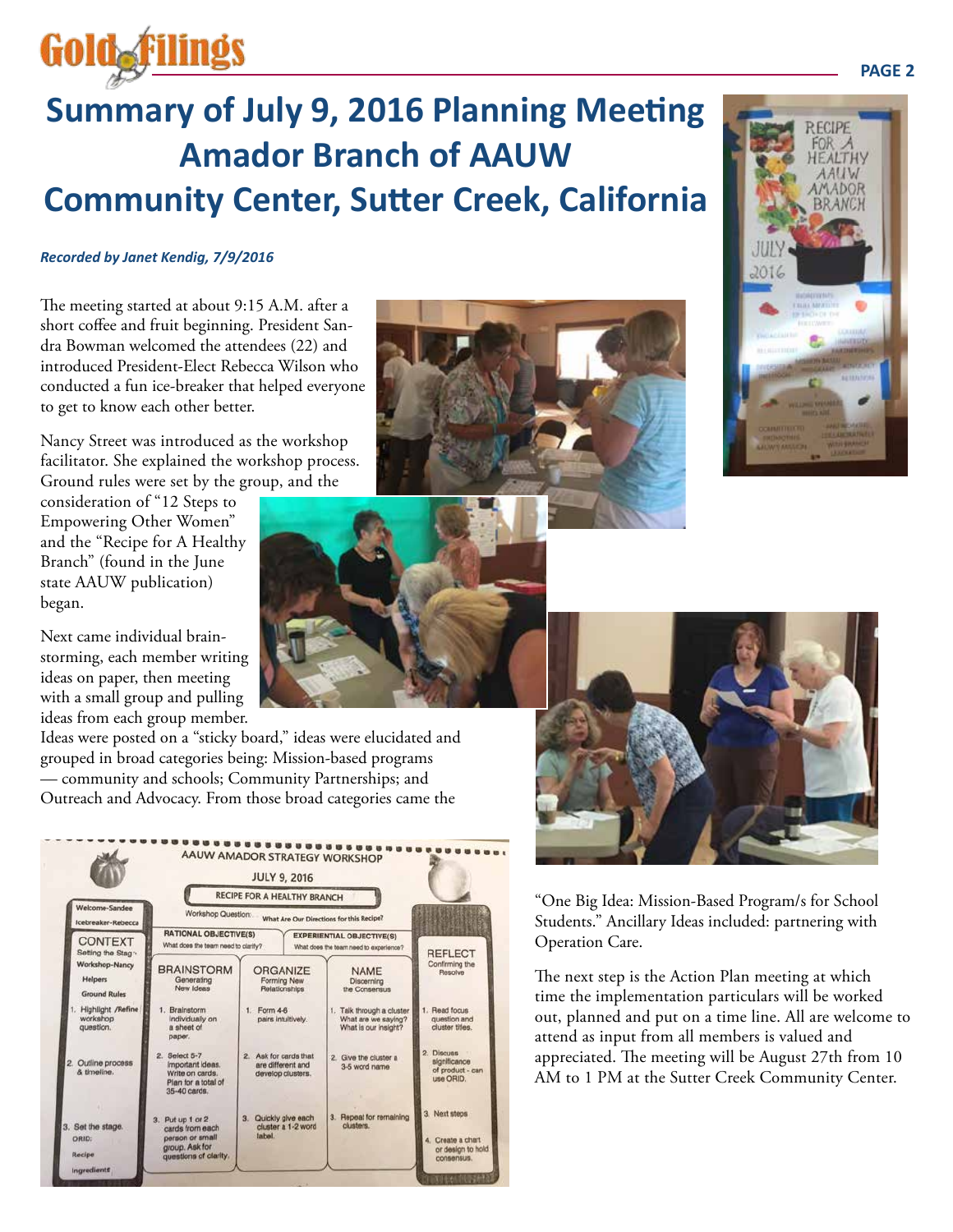

### **Strategic Workshop**

### **Sticky Wall Categories and Focus Ideas**



### **Categories:**

#### **Mission Based Programs-Schools**

- Mentor Jr. High through College
- Local Tech Trek Day
- Speech and Tech Trek Scholarships
- Mentor Students and Parents
- Institute Speech Trek
- Mentoring
- Jr. High College Prep Program
- Programs/Outreach in Local Schools
- Local College Alumni Resources/People
- Career Day
- Re-institute Academic Decathlon

#### **Community Partnerships**

- Work with Operation Care
- Gift Cards for Operation Care
- Community Service Organizations Fair
- Community Partnerships
- Food Bank Collections
- Promote Internships with Local Businesses

#### **Outreach/Advocacy**

- Sutter Creek Parade of Lights
- Reallocate Home Tour \$\$
- ERA and Equal Pay Advocacy
- Title IX
- Community Advocacy
- Outreach Team!
- Attract Pre-Retirement Members



#### **Mission Based Programs-Community**

- Fellowship Speakers
- Healthy Aging Program
- Mentoring Women—Jobs, Health, Finance
- Financial Literacy
- S.T.E.M. Makers' Fair
- Battling Media Stereotypes

# **ONE BIG IDEA TO FOCUS ON:**

Mission Based Programs for School Students

5 Do-Able

**ANCILLARY IDEAS:**

One B16 Idea<br>- MB Program/s<br>- MB School Student

Funding-HT.<br>Programs<br>Operation Care

Programs Operation Care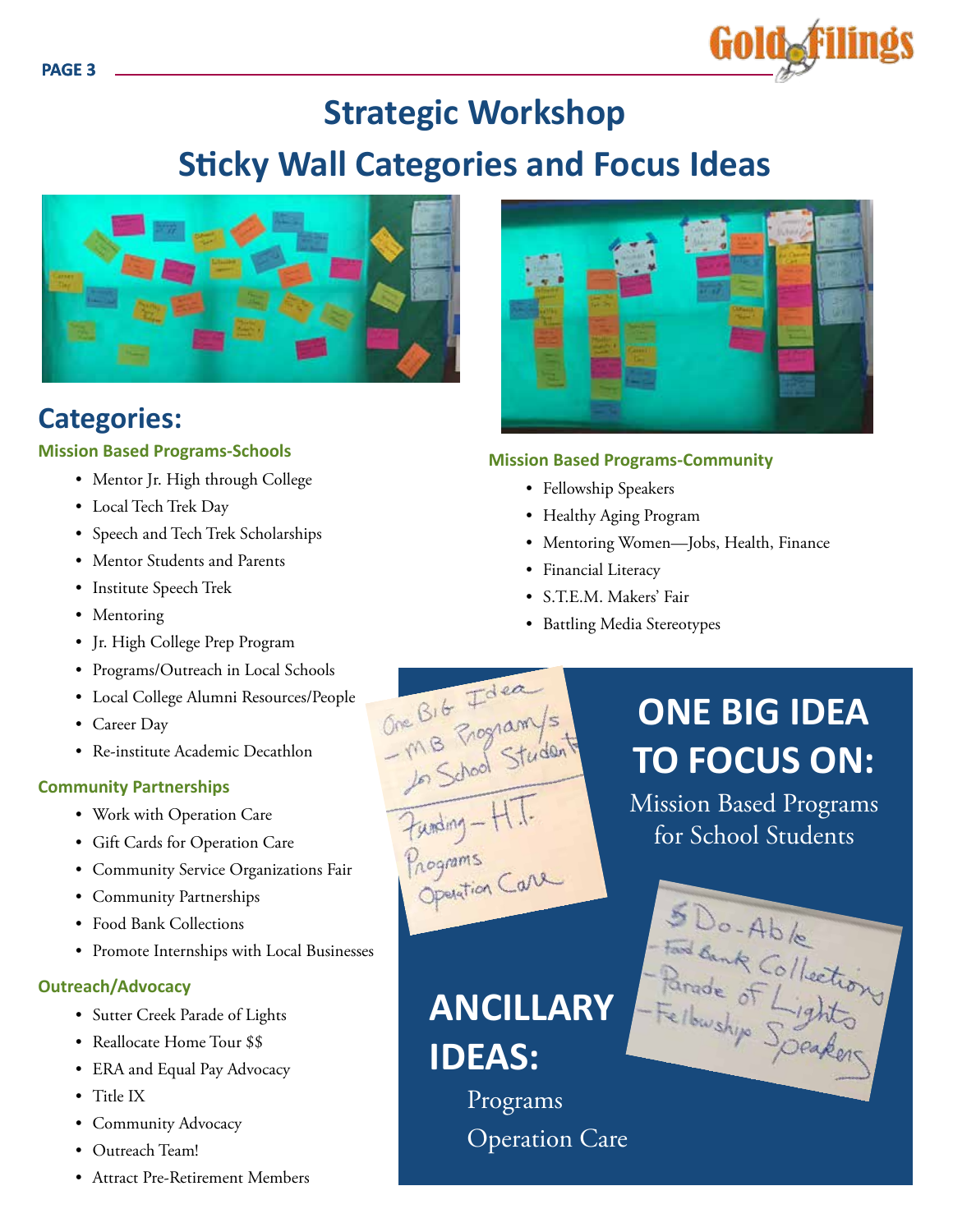# GOIO**ar President's Message**

Dear Members,

Although it seems as if they have just begun, the Dog Days of summer are nearly over. During the waning days of summer, I hope you all have a chance to enjoy a break from work, travel or relish the company of your families and good friends.

For those of you who generously shared your time on Saturday, July 9th, we wish to thank you for your enthusiasm and passion. As a team, we were able to create a Branch strategy for the upcoming year. The goal was to agree on The One Big Thing upon which we would focus. Mentoring Students is the high level, short version, of our agreed strategy. Underlying are a variety of brilliant ideas for building a series of ongoing workshops or programs for providing coaching and training for life skills, professional skills, and education oriented planning. We also agreed to begin developing a partnership program with Operation Care and, we identified some 'quick hits' to further build a positive perception of AAUW in Amador County.

By now, you should have received an invitation to a membership-wide, Action Planning Session, on August 27th. The purpose of the session is to agree on and establish a plan for

implementing the components of our strategic plan. I would encourage you to attend if possible; your attendance on July 9th is not a perquisite to participate on August 27th. As on July 9th, the August session will be your opportunity to have a voice in determining the path forward for our Branch. Thank you to those of you who have sent an RSVP.

As before, Nancy Street will exercise her considerable skill as our facilitator.

Next Up: Our September Meeting – We will be having an AAUW Harvest Party on September 15th. Please bring a friend to help us celebrate fall and AAUW. We will do a brief overview of our programs, projects, the home tour, and interest groups for the next year while reconnecting as a branch and welcoming potential new members.

Savor the month of August. Hydrate, drink lemonade and, relax in the shade with a good book!

> Warmly, Sandee Bowman

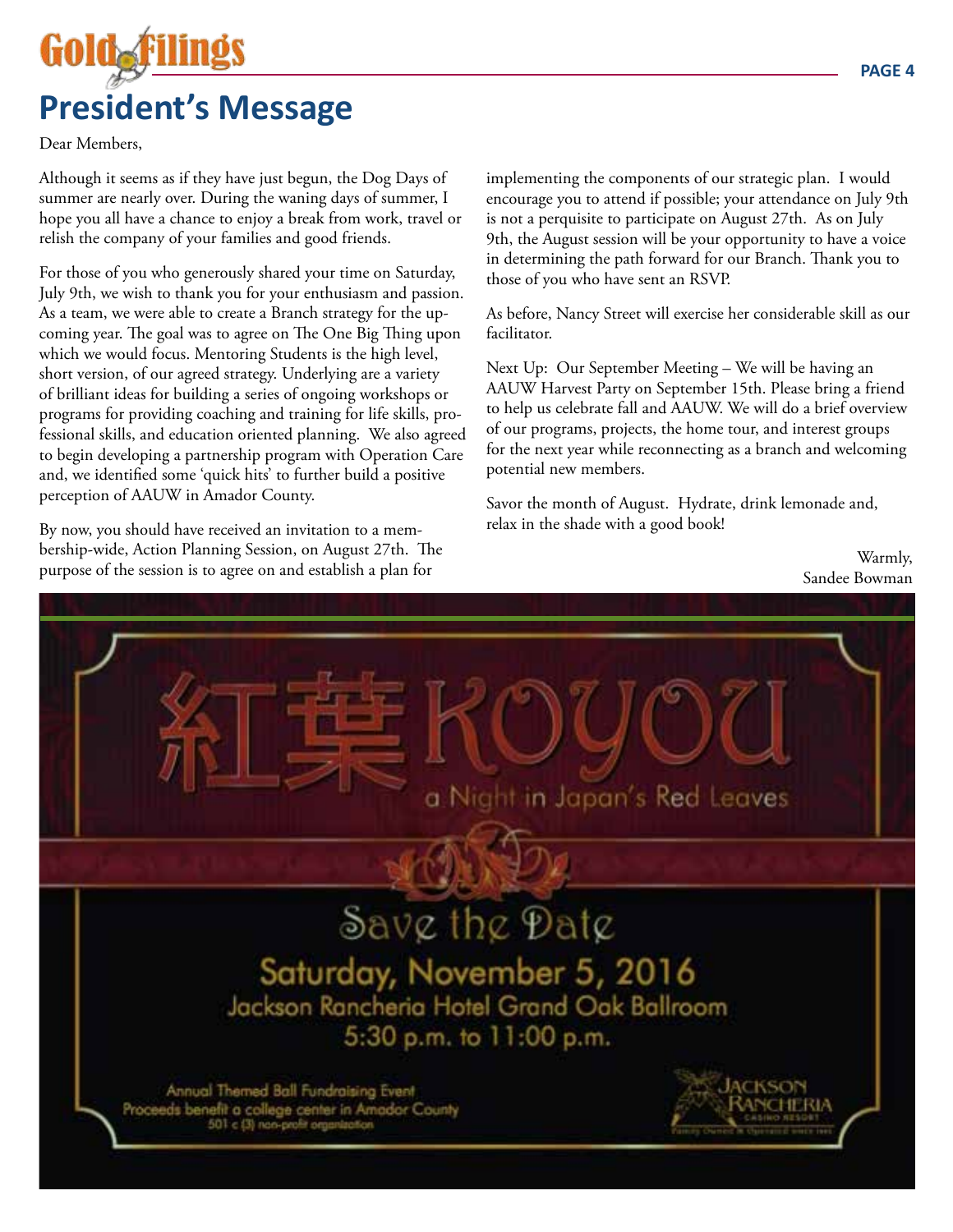## **Getting to Know You: Marianne Chang**

#### *by Sandee Bowman*

She has goats, pigs, chickens and a dog. She studies Art and Math. She loves to travel and she is a passionate educator. New member Marianne Chang has a wide and varied range of pursuits and passions. Her menagerie is formed of rescue animals and she finds peace in simply watching chicken-antics and musing about life.

Marianne and her siblings were born in different countries all over the world – England, Guyana and Barbados. With a German mother and a father from Guyana, Marianne was born in Barbados and when she entered 6th grade, became a resident of the Oakland Hills. There she remained through



**Marianne Chang**

is eager to continue to build her social network and contribute to the mission of AAUW.

Marianne has a BA in International Relations and an MS in Organizational Leadership. Although she briefly entertained joining the corporate world, Marianne is an Educator with a capital "E". She was an instructional coach for several years and now teaches 7th and 8th grade classes at Lockeford Elementary School. She will enter a Math Certification program later this year to continue enhancing her skills and building more value for her students.

Please join me in welcoming Marianne to our Branch. We are pleased and

honored to have her on board and part of our vibrant team.

#### High School. Marianne and her partner, Brian, moved to Amador County nearly 10 years ago and the Bay Area transplant

### **California President's Message - New Beginnings**  *(Reprint of July 9, 2016 Email)*

Each New Year brings the opportunity for new beginnings. As we stand at the beginning of our new fiscal year, we have the choice to continue as we always have or to change what we are doing. In AAUW, it is easy to fall into a rut and do things the way they have always been done. But, we don't have to do that. We can make a choice today to challenge tradition.

In California, our branches have been losing members slowly over the past many years. We need to look at some of the reasons. The obvious reason that comes to mind is that many of our members are going to the great AAUW beyond. If we stop looking for reasons there, we can just throw up our hands and accept the inevitable.

If we look beyond the obvious, we become aware of all the women's organizations that are available today. We have a lot in common with many of them, but what makes us stand out? How can we draw new members if we are all the same? What does each of our branches do that makes women want to become part of us?

In California, we lead the nation in the number of members and branches in one state. We need to revitalize our members. Some branches are struggling just to find members to serve in leadership roles. Over the years, their leadership team may have grown to 30 or 40 members. They may need to downsize their leadership team and go back to "lean and mean", like many businesses of today. We can learn from business. If no one is interested in chairing the annual tea, then maybe we don't need to hold the annual tea anymore. Branches need to look at their priorities and decide what the most important reasons for their existence are.

In my generation, we waited until we retired to look for ways to give back to the community. Today's women are looking for ways to be part of the community and fit that in to their active working lives. Think about how we can become that organization and still support the mission of AAUW, by advancing equity for all women and girls, through advocacy, education, research and philanthropy.

I challenge you to make our California branches more vital and effective in this new year. Look for your unique qualities and "market" them.

*Donna Mertens, California AAUW President*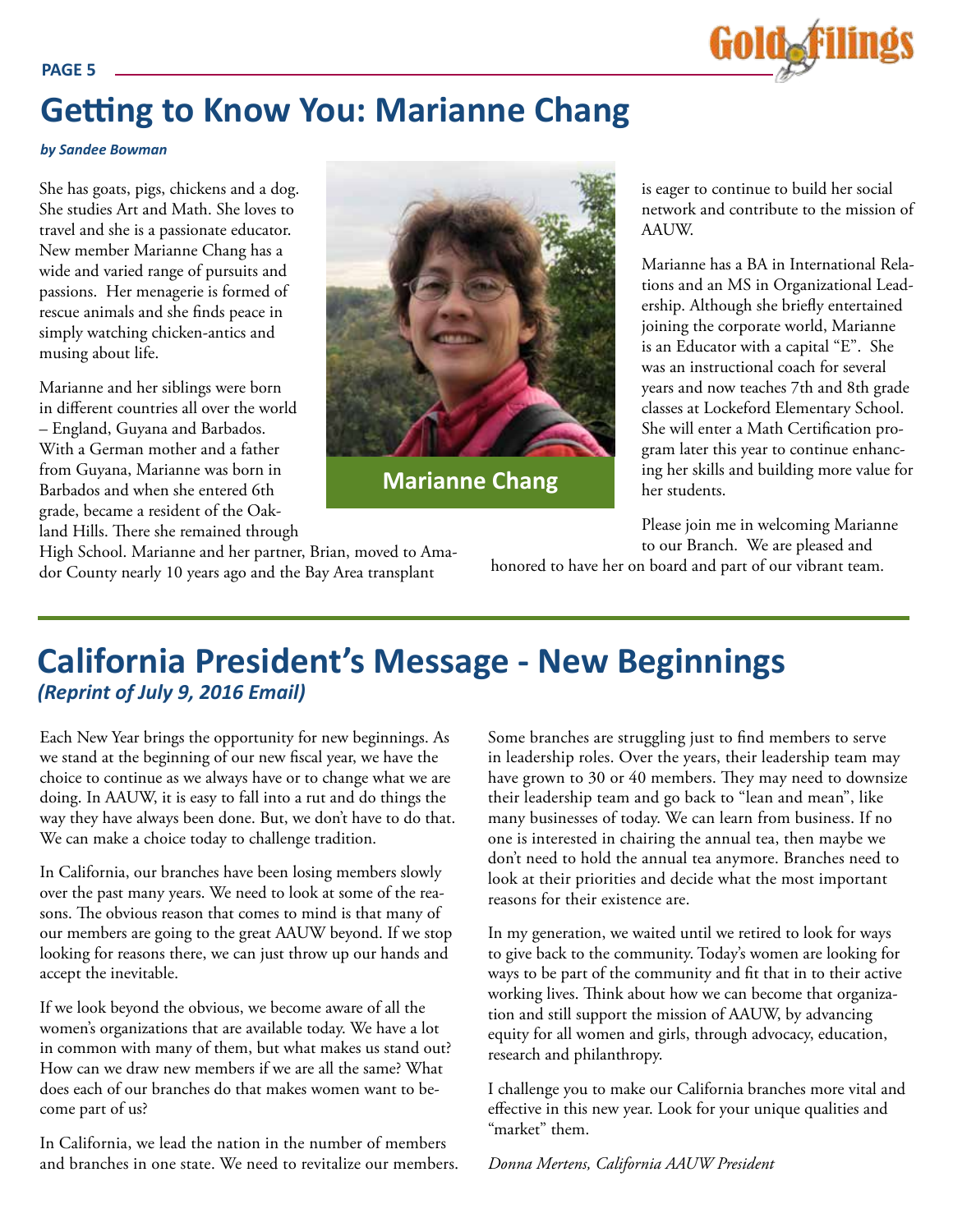

# Save the Date **AAUW Harvest Party**

## **September 15th at 6 PM**

**Sutter Creek Community Center**

**Let's start the year with a party to celebrate fall and our branch! In addition to food, drinks, and fun games, we will do a quick overview of the projects and programs we are planning for the year and have our interest groups give a brief update on their plans for the year so that we can all start the year with a bang. This is a great event to bring a friend who might be interested in joining!**

# **Help Wanted!**

Our branch needs a few positions filled to make everything run smoothly. Please consider volunteering. These positions could be filled by a single person or a group of people who could share responsibilities.

#### **Programs Vice President**

We need someone to act as coordinator for our programs, projects, and other events. Your primary responsibilities are to make sure the one page insurance form is submitted for all events, to reserve locations when necessary, and to coordinate with other committees to ensure everything runs smoothly. Please contact Sandee Bowman (Sbowman56@gmail.com) or Rebecca Wilson (rdiannaw75@icloud.com) if you are interested.

#### **Hospitality**

We need someone to coordinate hospitality for our branch. Your responsibilities are to coordinate volunteers for refreshments, set up and clean up, and to either pull supplies from storage or arrange for someone to pull supplies. Please contact Sandee Bowman (Sbowman56@gmail.com) or Rebecca Wilson (rdiannaw75@icloud.com) if you are interested.

#### **Libations & Conversations Committee**

The L&C committee is looking for a few more members to help find venues and speakers for L&C. Please contact Katie Scott (kbscott3576@gmail.com) if you are interested.

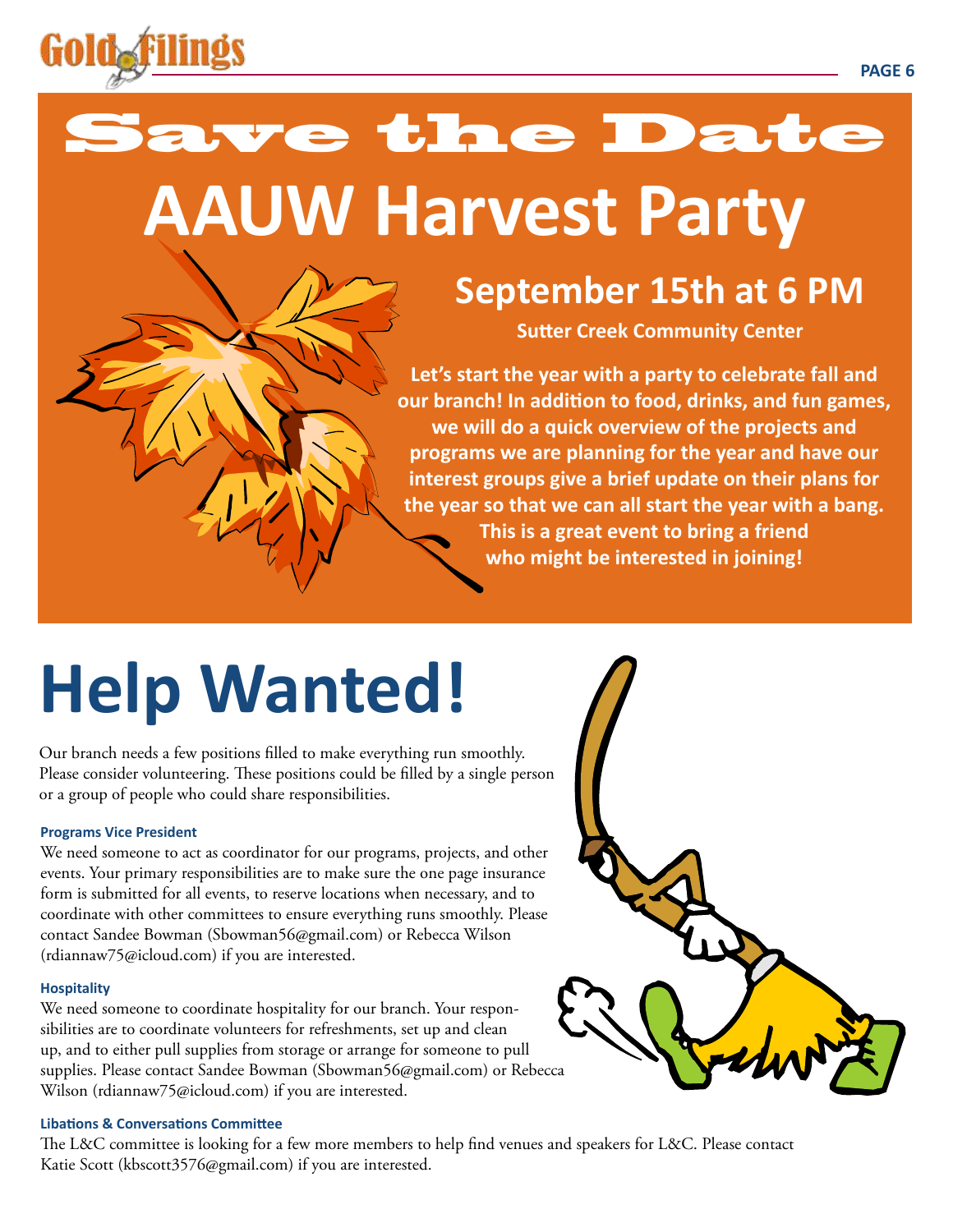

### **Special Interest Groups**

#### **Afternoon Book Group**

Robin Stolk, Chair *robinfstolk@sbcglobal.net*

Join us for a thoughtful and friendly book discussion the 2nd Monday of each month at 2 p.m. Our next meeting is August 8th at

Floy Goulart's home. We will be discussing *Being Mortal* by Atul Gawande. New members are welcome. If you'd like to join the group, contact Robin Stolk.

#### **Art in Action**

Bev York, Chair *likacb@volcano.net*

We are a group whose members enjoy drawing and painting at each others' homes or various outdoor locations such as PiPi

Valley, Bear River, and Lake Tabeaud. We share information about art workshops and gallery exhibits. Art in Action group members are responsible for the Art Show at the Home Tour. Beginners are welcome. Lunch is always part of the day. Meetings are every 2nd & 4th Tuesday. Contact Bev for information about the next meeting.



#### **Book Lovers & Page Turners**

Jackie Martinez, Chair *jackiemartinezm@aol.com*

Come join us! We meet at 2 p.m. on the fourth Monday of each month (except December) at members' homes. We have great discussions about books while shar-

ing a light dessert. New members are welcome. Our next meeting is August 22nd at the home of Michele Powell. We'll discuss *Midnight in Peking* by Paul French. If you'd like to join these conversations, contact the hostess by email or phone. If you'd like to join the book group, contact Jackie Martinez.

#### **Cork & Fork**

Michele Powell, Chair *powell.michele288@gmail.com*

This group meets every other month to enjoy wine tasting and appetizers. Members' homes are the usual meeting place, but we sometimes gather at a winery tasting room or other appropriate venue. The next meet-



ing of Cork & Fork is September 11th at the usual time 5:30 to 6:30. If you'd like to join C&F or want to know about the interest group, contact Michele Powell.

#### **Garden Groupies**

Judy Venckus, Chair *venckus@aol.com*

Garden groupies love plants and the beauty they add to our lives. No digging, raking, or pruning is required. Just join us in visiting some very interesting places. The Garden Groupies are

taking a hot summer break. We'll reconvene in September.

#### **Lunch Bunch**

Kelli Garcia, Chair *kgarciaod@hotmail.com* 

August Lunch Bunch is meeting Thursday, August 11th at Golden Dragon Chinese Restaurant (formerly Golden Wok)11980 Hwy 88 in Martell (by

SaveMart). You are invited to join the lunch bunch for a fun experience. RSVP to Kelli Garcia at kgarciaod@hotmail.com.

#### **Supper Club**

*Continued on next page*







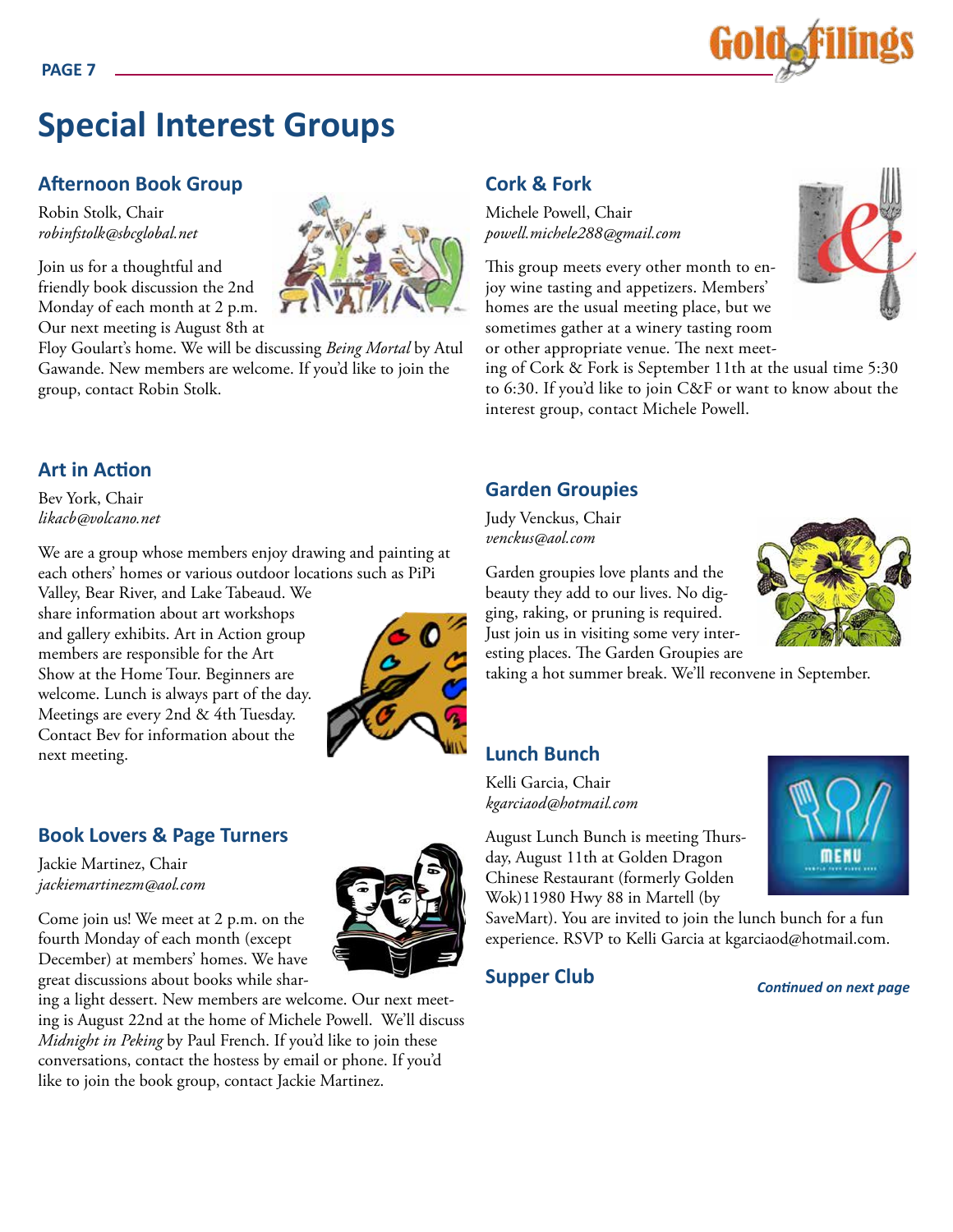

#### *Continued from previous page*

Claire Wait, Chair *clairesc@sbcglobal.net*

Supper Club will gather on August 6th for a Southern BBQ. Norva and Doug Fagg will host at their lovely Jackson Valley home and Lani and Jim Chapman will co-host. Please call or email Claire Wait for more information on joining us.



#### **Working Girls' Book Group**

The Working Girls' Book Group will be discussing *Eighty Days: Nellie Bly and Elizabeth Bisland's History-Making Race Around the World* by Matthew Goodman on August 10th (we decided to reschedule last month's group). We



will meet at Provisions in Sutter Creek. Please contact Rebecca Wilson at rdiannaw75@icloud.com for more information.

### **September Board Meeting**

The next Board Meeting will be held on Tuesday, September 13th. We always meet at 6 PM at Paisano's Pizza in Jackson. All branch members are welcome.

Board meetings are held on the second Tuesday of each month except for August and December when the Board takes a vacation.

### **Amador College Connect Has a New Home**

**Amador College Connect Jackson Creek Plaza 525-6 Highway 49 Jackson, CA 95642 (209) 217-8239**

### **September Newsletter Deadline**

The deadline for submitting articles and information for the September issue of *Gold Filings* is **August 22nd**. Please submit material to *rdiannaw75@icloud.com*. Thank you.

### **Branch Member Notes**

#### **Sunshine Update for August –**

I would be honored to send a card on behalf of our branch to any member you feel needs sunshine for illness or loss; congratulations for significant family happenings or noteworthy community contributions; or just "thinking of you." As I am a technological illiterate, you will have to call me.

Since our last issue of *Gold Filings*, I have sent a sunshine card to Bailey Burton and Kelly Trottier.

–*Lynne Brumit*

#### **Birthdays**

Best wishes to our members with August birthdays.

Sandi Baracco Sharon Burwell Gretchen Carlson Lani Chapman

Kathy Guletz Sue Harrington Gretchen Kingsbury

### **2016-2017 Member Directory**

I am directory editor this year and am beginning the process for the 2016-2017 edition. Please review your entry in the current branch directory; If you see anything that needs to be changed or corrected, let me know as soon as you can. You might want to add a cell phone number as we're all using them more than ever.

Thank you for help with this project. Call or email if I can offer any assistance or answer any questions.

Michele Powell powell.michele288@gmail.com

## **Upcoming Libations & Conversations**

The next L&C is going to be on Wednesday, September 21st at the Lone Wolf Restaurant at the Jackson Rancheria from 5:30pm - 6:30pm. At 6:30, we will break and have dinner for those interested in staying, spouses welcome. Janet Kendig will be our speaker.